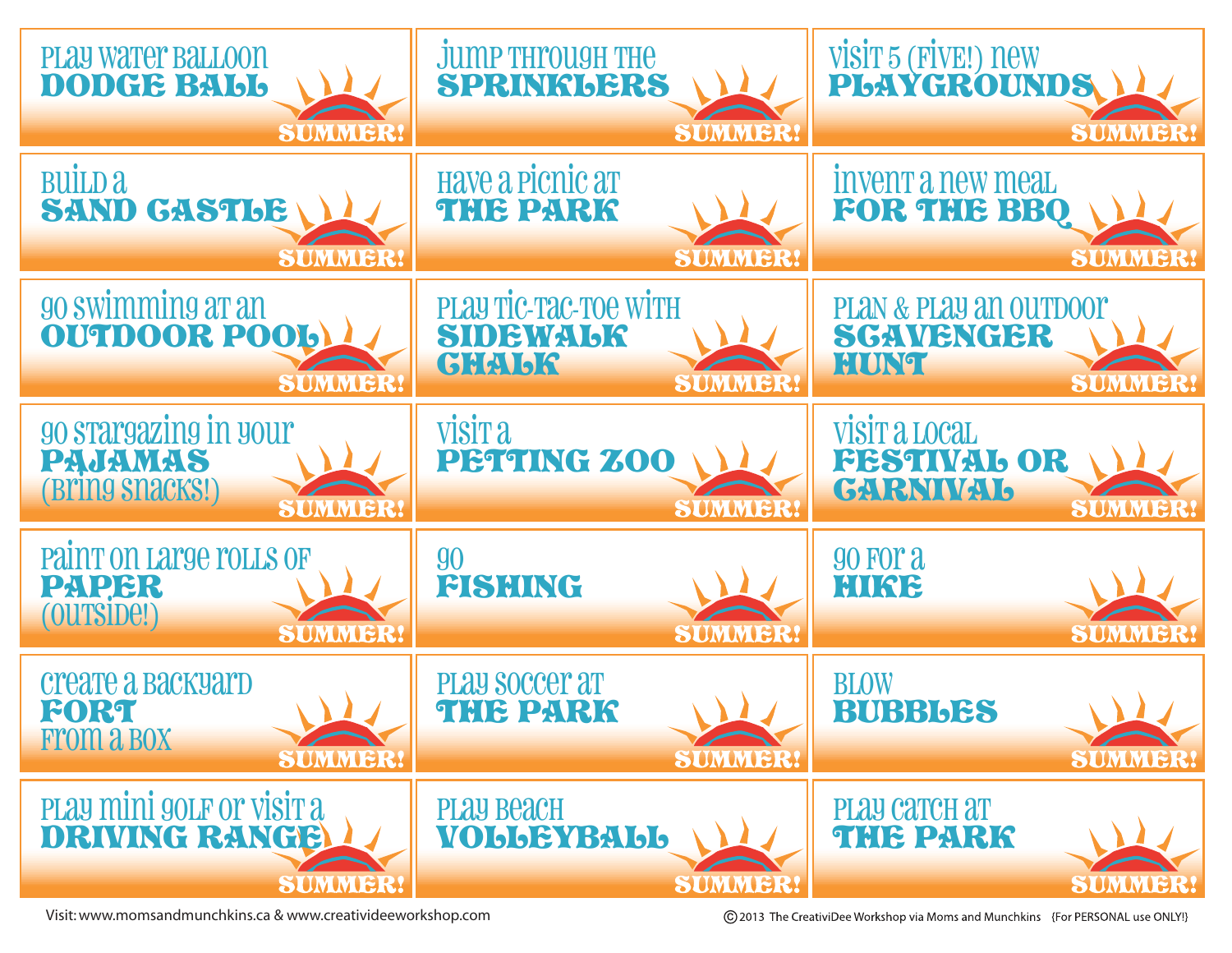

Visit: www.momsandmunchkins.ca & www.creativideeworkshop.com

(C) 2013 The CreativiDee Workshop via Moms and Munchkins {For PERSONAL use ONLY!}